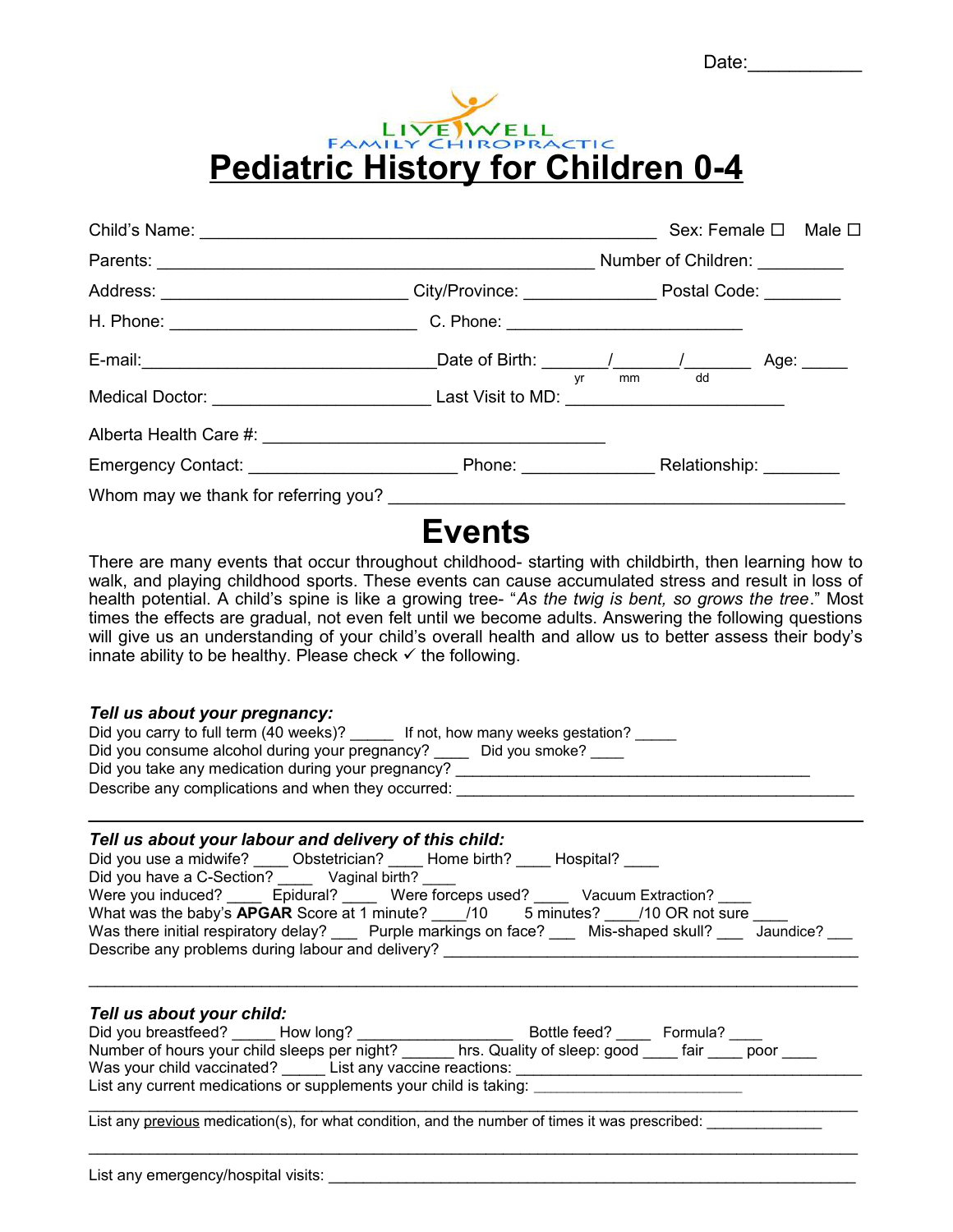#### *As a baby/toddler (birth-4 years), did any of the following occur?*

| Fall from change table/crib   | Bed wetting                |
|-------------------------------|----------------------------|
| Tumble down stairs            | Frequent fevers            |
| Involved in a car accident    | Frequent bouts of diarrhea |
| Play in "Jolly Jumper"        | Did not gain weight        |
| Fall off playground equipment | Sleeping problems          |
| Constipation                  | Frequent colds             |
| Frequent ear infections       | Colic                      |
| Reaction to vaccination       | Other                      |
|                               |                            |

#### *As a young child (5-12 years), did any of the following occur?*

\_\_\_ Fall from tree/playground equipment

- \_\_\_ Fall off a bicycle
- \_\_\_ Sports accident
- \_\_\_ Car accident
- \_\_\_ Stomach pains
- **Scoliosis**
- Learning difficulties

\_\_\_ Bed wetting \_\_\_ Hyperactivity/Autism \_\_\_ Asthma \_\_\_ Allergies Leg/knee pains

\_\_\_ Frequent colds

- \_\_\_ Other\_\_\_\_\_\_\_\_\_\_\_\_\_\_\_\_\_\_\_\_\_\_\_\_\_\_\_\_\_\_\_\_\_\_\_\_\_\_\_\_\_
- 
- **Symptoms and Ill Health** *As a child or adolescent, has your child experienced any of the following?* \_\_\_ Headaches \_\_\_ Arm/wrist pains \_\_\_ Foot/ankle/knee pains \_\_\_ Dizziness \_\_\_ Neck/back pains \_\_\_ Tingling in arms/legs \_\_\_ Ringing in ears \_\_\_\_\_ \_\_\_ Sleeping problems \_\_\_\_\_ Shoulder paintings are painting to the painting of the pains of the pains of the pains of the pains of the pains of the pains of the pains of the pains of the pains of \_\_\_ Asthma \_\_\_ Allergies \_\_\_ Fatigue \_\_\_ Hyperactivity \_\_\_ Stomach problems \_\_\_ "Growing Pains" \_\_\_ Weight gain/loss \_\_\_ Other: \_\_\_\_\_\_\_\_\_\_\_\_\_\_\_\_\_\_\_\_\_\_\_\_\_\_\_\_\_\_\_\_\_\_\_\_\_\_\_\_\_\_\_\_\_\_\_\_\_\_\_\_\_\_\_\_

#### *Present reason for consulting our office:*

- $\bullet$  Maximizing personal and / or family health potential?
- **Correction and prevention of an existing problem?** *Please fill out the information below.*

If your child has symptoms or a complaint, briefly describe the problem here.

| How and when did this problem start?                                                                                                                                                                                           |
|--------------------------------------------------------------------------------------------------------------------------------------------------------------------------------------------------------------------------------|
| The problem is: Constant ______Comes & Goes ________Radiates/Travels (where?)                                                                                                                                                  |
| If he/she is experiencing pain, is it: Sharp ____ Dull ____ Throbbing ____ Aching ____ Shooting ____ Nagging ___                                                                                                               |
|                                                                                                                                                                                                                                |
| What relieves the condition / pain? Notified the conditional condition of the condition of the condition of the condition of the condition of the condition of the condition of the condition of the condition of the conditio |
| Please describe any past or current treatment(s) and results:                                                                                                                                                                  |
| Is there anything else you would like us to know? ______________________________                                                                                                                                               |
| Has any health care provider expressed the importance of the Nervous System for your child's health?                                                                                                                           |

Choose one: YES NO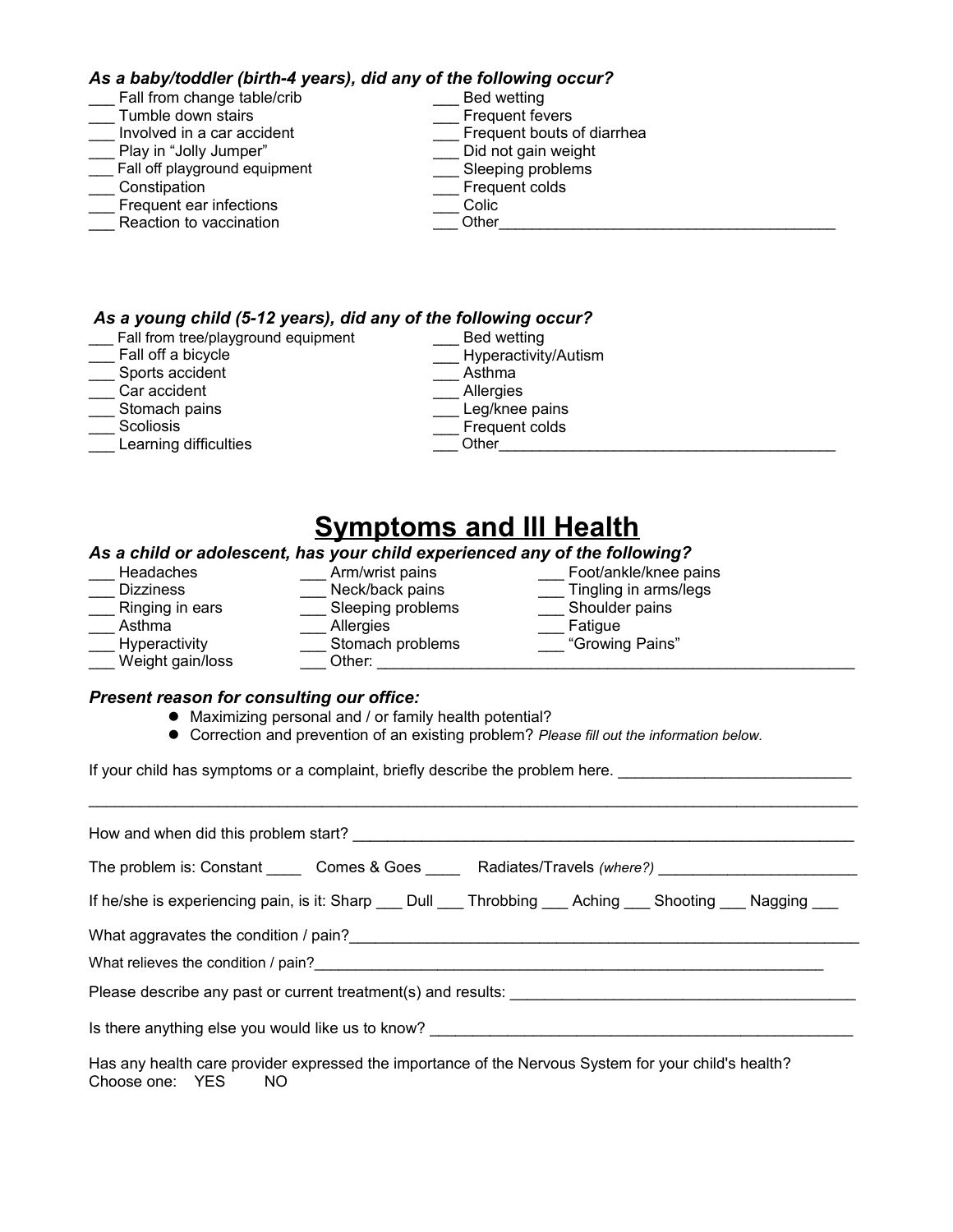

# **CANADIAN CHIROPRACTIC PROTECTIVE ASSOCIATION CONSENT TO CHIROPRACTIC TREATMENT**

It is important for you to consider the benefits, risks and alternatives to the treatment options offered by your chiropractor and to make an informed decision about proceeding with treatment.

Chiropractic treatment includes adjustment, manipulation and mobilization of the spine and other joints of the body, soft-tissue techniques such as massage, and other forms of therapy including, but not limited to, electrical or light therapy and exercise.

## **Benefits**

Chiropractic treatment has been demonstrated to be effective for complaints of the neck, back and other areas of the body caused by nerves, muscles, joints and related tissues. Treatment by your chiropractor can relieve pain, including headache, altered sensation, muscle stiffness and spasm. It can also increase mobility, improve function, and reduce or eliminate the need for drugs or surgery.

## **Risks**

The risks associated with chiropractic treatment vary according to each patient's condition as well as the location and type of treatment.

The risks include:

- **Temporary worsening of symptoms** Usually, any increase in pre-existing symptoms of pain or stiffness will last only a few hours to a few days.
- **Skin irritation or burn** Skin irritation or a burn may occur in association with the use of some types of electrical or light therapy. Skin irritation should resolve quickly. A burn may leave a permanent scar.
- **Sprain or strain** Typically, a muscle or ligament sprain or strain will resolve itself within a few days or weeks with some rest, protection of the area affected and other minor care.
- **Rib fracture** While a rib fracture is painful and can limit your activity for a period of time, it will generally heal on its own over a period of several weeks without further treatment or surgical intervention.
- **Injury or aggravation of a disc** Over the course of a lifetime, spinal discs may degenerate or become damaged. A disc can degenerate with aging, while disc damage can occur with common daily activities such as bending or lifting. Patients who already have a degenerated or damaged disc may or may not have symptoms. They may not know they have a problem with a disc. They also may not know their disc condition is worsening because they only experience back or neck problems once in a while.

Chiropractic treatment should not damage a disc that is not already degenerated or damaged, but if there is a pre-existing disc condition, chiropractic treatment, like many common daily activities, may aggravate the disc condition.

The consequences of disc injury or aggravating a pre-existing disc condition will vary with each patient. In the most severe cases, patient symptoms may include impaired back or neck mobility, radiating pain and numbness into the legs or arms, impaired bowel or bladder function, or impaired leg or arm function. Surgery may be needed.